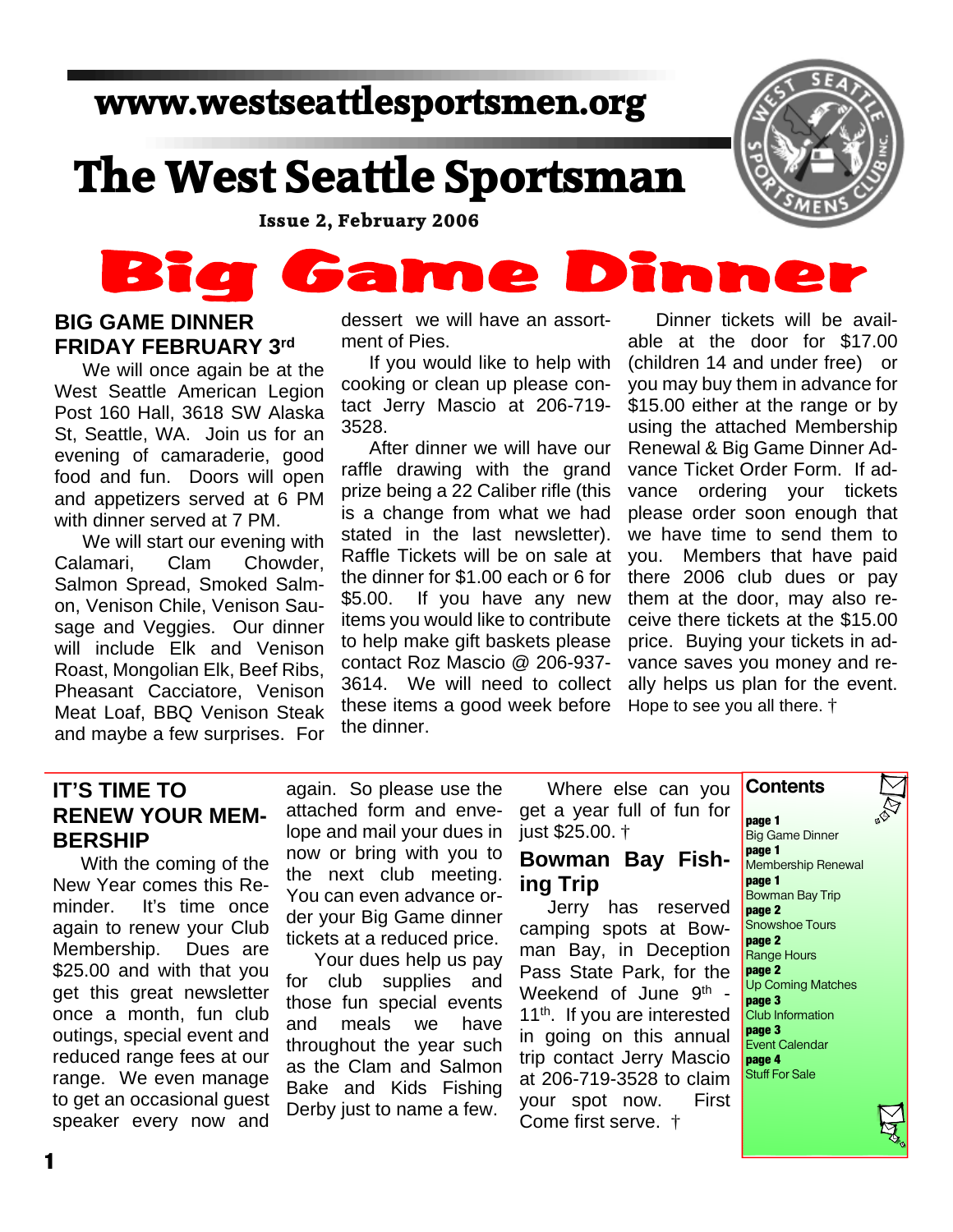#### **Snowshoe Tours**

*From the Okanogan and Wenatchee National Forest Recreation Report.*

Snowshoeing is enjoying increasing popularity in snowy areas, especially in the Okanogan and Wenatchee National Forests, mainly because it is so easy to learn and lots of fun. Snowshoeing offers an easy and enjoyable way to experience the pleasure of the natural landscape during the winter months. A trip by snowshoe may be a casual walk through the woods or a physically demanding trek to a local summit. Also Snowshoeing is a low-impact sport that improves fitness in an enjoyable natural setting.

Don't expect to be an expert right away—as with any new sport, practice is necessary. And don't be afraid to use a ski pole or walking stick when first starting out.

In areas where tracks are set for skiers, snowshoers are asked to walk adjacent to the set tracks and not in them. Also be aware, dogs are prohibited on some groomed ski trails so find out ahead of time whether you can take you dog with you or not.

Following are things to think about when planning a Snowshoeing outing in the Okanogan and Wenatchee National Forests:

**• Finding good trails:** Snowshoes are most effective on fluffy snow over six inches deep. If you are staying on trails, recreational shoes will work fine. Be aware that snowshoeing is prohibited on some groomed trails. For more advanced terrain, make sure to bring maps. a compass, and make sure you watch your available sunlight.

**• Equipment:** Snowshoes, waterproof winter boots and poles (optional) are the only equipment needed. You'll find a variety of snowshoes on the market, including children's and women's specific models. Take into consideration the kind of snowshoeing you'll be participating in, your height and weight, how much you will be carrying, and choose your shoe accordingly.

**• Drink, drink, drink:** Snowshoeing is a great workout and you use a lot of fluids in the process.

**• Clothing:** Dress in layers so you can shed or add clothing as needed. Layers should include thermal underwear, a second insulating layer, a fleece vest, windproof and water repellent pants and jacket, gloves and a hat.

**• Be prepared:** If you are going on a guided tour or out in a controlled environment, an extra layer of clothing, water and sunscreen will proba-

#### **Up coming Small bore & Air Matches**

| --------          |                     |                                            |
|-------------------|---------------------|--------------------------------------------|
| Feb 4             | <b>West Seattle</b> | State Indoor Pistol Championship (West)    |
| Feb 11-12         | <b>West Seattle</b> | Open Air Rifle Sectional                   |
| Feb 12            | Centralia           | Open 4-P Sectional                         |
| Feb 18-19         | <b>West Seattle</b> | Junior 4P Air Sectional                    |
| Feb <sub>25</sub> | Centralia           | State Junior Indoor Championship (West)    |
| Mar 4-5           | Olympia             | Junior Olympic Air Rifle 3-P C'ship (West) |
| Mar 18-19         | <b>West Seattle</b> | Junior 3-P & 3-P Air Rifle Sectionals      |
| Mar 19            | Centralia           | State 4-P Championship (West)              |
| Apr 1             | <b>West Seattle</b> | Cub Match (prone & kneeling)               |
| Apr 22            | Puyallup            | Junior International 3-P PTO               |
| May 12            | Wenatchee           | Junior Air Rifle Match                     |
| May 13-14         | Wenatchee           | Junior Outdoor Championships               |
| Jun 3-4           | Tacoma              | Schützenfest / NRA 3-P Championship        |
| Jun 10-11         | Tacoma              | Koehler Memorial prone                     |
| Jun 24-25         | Puyallup            | NRA 3-Position Regional                    |
|                   |                     |                                            |

bly suffice. But as a rule, whenever you venture out on the trails your daypack should contain the following: two quarts of water, snacks (bring extra), a first aid kit, pocket knife, headlamp, compass, sunscreen, extra clothing, an emergency space blanket, fire starting kit, and a guide book or map. Be aware of local weather forecasts.

**• Leave your itinerary:** Always leave your itinerary with a responsible friend stating where you will be and when you plan to return. This way someone will know to call authorities in case you get lost or injured. Make sure you check in when your get back!

**Guided snowshoe tours and walks will be occurring in the following locations in and around the Okanogan and Wenatchee National Forests:**

**Snoqualmie Pass:** Guided snowshoe walks will begin on January 7th and continue through March 26, 2006. These 1 1/2 hour walks meander over gentle terrain, exploring the forest in its winter coat. No experience is required, but being in good shape is recommended. Reservations are required, snowshoes are provided, and a \$10.00 donation is suggested. Snowshoe walks are open to adults and children 11 years of age and older. For adults who desire a more challenging adventure, try one of our new 5-hour snowshoe walks. Six of these day tours are planned for this winter (on 1/15.1/21.1/28. 2/5. 2/18, and

*Continued on page 3*

#### **Range Hours and Activity**

Monday - Small Bore - 6 PM Tuesday - Winter Rifle League Wednesday - Juniors - Call Fred Burr at 206-935-4883 for information. Cost: Adult members \$2.00, nonmembers \$4.00, Juniors \$1.00.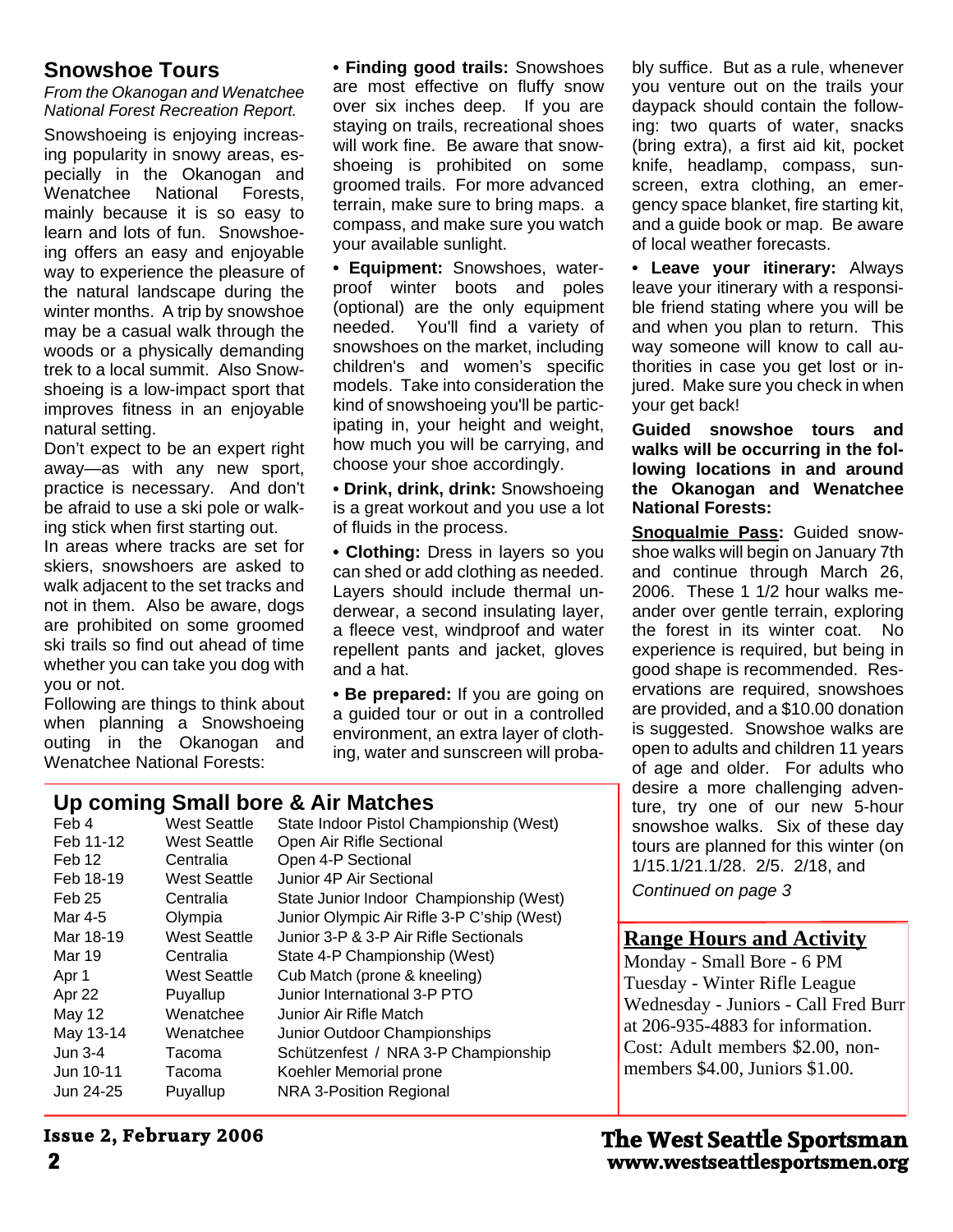#### **The West Seattle Sportsmen's Club Sponsors of the Roger Dahl Rifle Training Range**

| <b>OFFICERS</b>            |              | <b>TRUSTEES</b>                             |
|----------------------------|--------------|---------------------------------------------|
| President – Cam Robison    | 206-431-8337 | Jerry Mascio 206-937-3614                   |
| Vice Pres. $-$ Greg Boyd   | 425-337-3771 | <b>Frank Novito</b>                         |
| Secretary – Tony Olszewski | 425-226-5643 | <b>Rolf Erickson</b>                        |
| Treasurer – Fred Burr      | 206-935-4883 |                                             |
| Rec. Sec. – Richard George |              | Contact us at info@westseattlesportsmen.org |

#### *Snowshoe tours from page 2*

2/26). It is strongly recommended that you have some experience with snowshoes before participating in one of these longer trips. For more about these extended tours check out the information on the following web site at www.passtimes.us/snowshoe.html. For more information on either of these trips, or reservations, please call Kim Larned at 509-852-1062 Monday through Thursday, or the Snoqualmie Pass Visitor Info. Center at 425-434-6111 Friday through Sunday.

**Methow Valley:** Learn about winter wildlife and ecology with a local naturalist. Free guided snowshoe tours

will occur each Saturday at 11:00 a.m. through March 4. Tour routes are easy and fun. Tours leave from Jack's Hut at the Freestone Inn and Sun Mountain Lodge. Snowshoe rentals are available at both locations. Groups are limited to 10 people, 8 years of age and older. A Methow Valley Sports Trail Association trail pass is required. Tours are also available on Martin Luther King Jr. Day weekend (January 14,15, 16) and also on President's Day weekend (February 18. 19. 20). For more information please call 509- 322-4038. †

#### **Events Calendar**

Feb 3rd - Big Game Dinner Feb 24th - 26th - Razor Clamming March  $1^{st}$  - Club Meeting March(Late) - Quincy Lakes Fishing April 5<sup>th</sup> - Club Meeting April - Razor Clamming ??? May 27<sup>th</sup> - 28<sup>th</sup> - Clam Digging May 31<sup>st</sup> - Clam Bake June 9<sup>th</sup> - 11<sup>th</sup> - Bowman Bay

If you have any ideas for programs to have at the club meeting or any good outing ideas let one of the Officers or Trustees know. You may contact us at: info@westseattlesportsmen.org

| <b>New</b>                                                                                                                                                                                                                                   | <b>MEMBERSHIP APPLICATION</b><br><b>Renewal</b><br><b>WEST SEATTLE SPORTSMEN'S CLUB</b>                                                                                                                                                                                                                                                                                                                                                                                                                |
|----------------------------------------------------------------------------------------------------------------------------------------------------------------------------------------------------------------------------------------------|--------------------------------------------------------------------------------------------------------------------------------------------------------------------------------------------------------------------------------------------------------------------------------------------------------------------------------------------------------------------------------------------------------------------------------------------------------------------------------------------------------|
| payment of one year's dues.<br>a true sportsman both in the field and to my brother members at all times.                                                                                                                                    | Date<br>washington, being interested in the<br>propagation and conservation of game birds, game animals, and fish in the State of Washington, do hereby apply<br>for membership in the WEST SEATTLE SPORTSMEN'S CLUB and tender herewith the sum of \$________ in :<br>I solemnly swear that I will abide by the Constitution and By-Laws of the West Seattle Sportsmen's Club and<br>help in its up-building and I will not willfully disobey the Game Laws wherever I fish or hunt. I will always be |
|                                                                                                                                                                                                                                              | If you would like to<br>receive the Club                                                                                                                                                                                                                                                                                                                                                                                                                                                               |
|                                                                                                                                                                                                                                              | newsletter by email                                                                                                                                                                                                                                                                                                                                                                                                                                                                                    |
|                                                                                                                                                                                                                                              | check here.                                                                                                                                                                                                                                                                                                                                                                                                                                                                                            |
|                                                                                                                                                                                                                                              |                                                                                                                                                                                                                                                                                                                                                                                                                                                                                                        |
| Recommended by example and the commended by the comment of the commended by the comment of the comment of the comment of the comment of the comment of the comment of the comment of the comment of the comment of the comment<br>(New Only) |                                                                                                                                                                                                                                                                                                                                                                                                                                                                                                        |

#### **www.seattlesportsmen.org 3 The West Seattle Sportsman**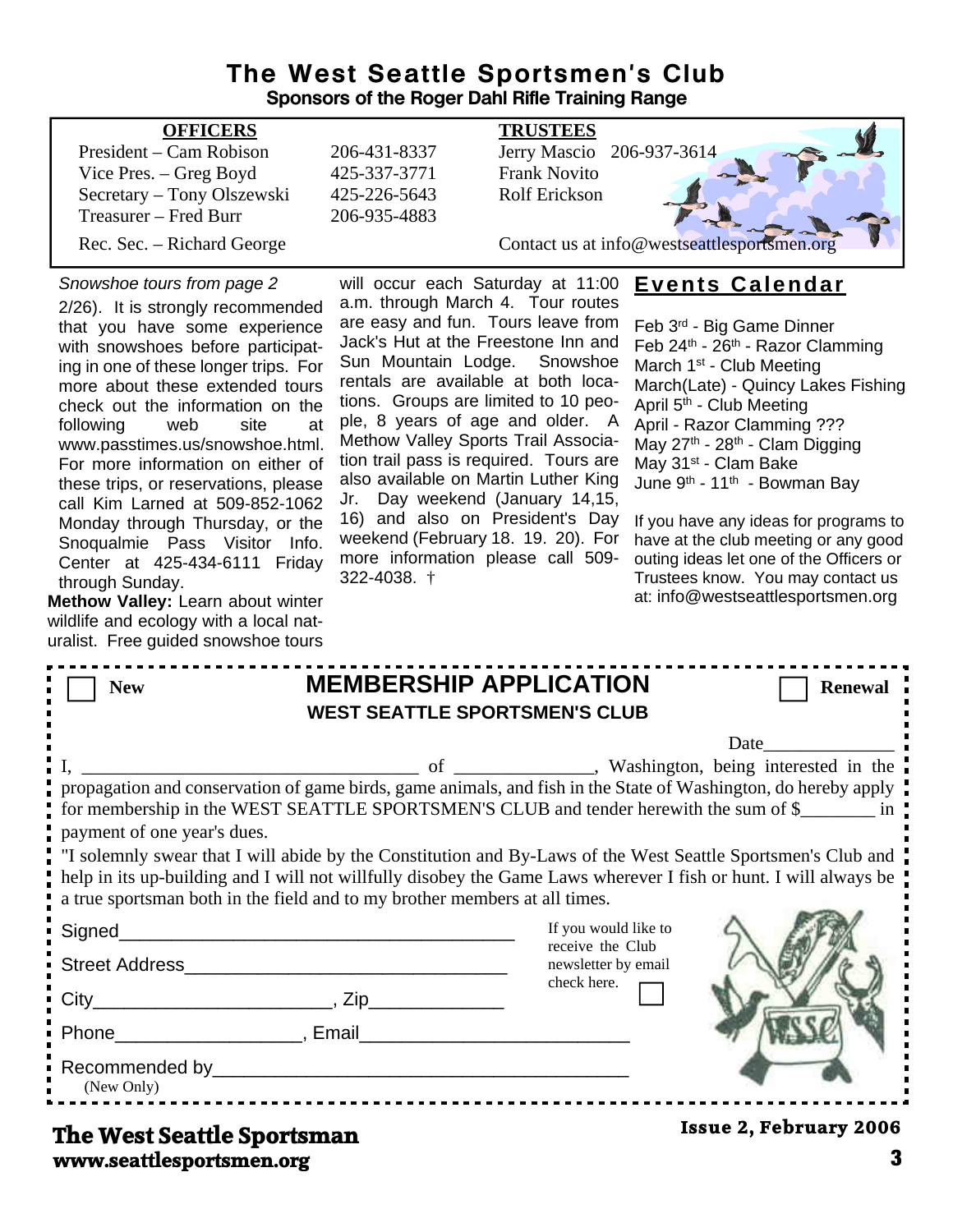#### **Stuff For Sale**

**For Sale** – Daisy Model 717 Target Air Pistol \$75.00. Contact Fred Burr 206- 935-4883



**For Sale** – High Standard Model 106 Semi-Auto Target Pistol with Bushnell scope, Bausch Lomb spotting scope, gun box and misc. tools & equipment \$700.00. Contact Fred Burr 206-935-4883

**For Sale** - 2002 Big Foot Camper \$11,000. Contact Fred Burr 206- 935-4883.

**For Sale** - Mossberg 12 gage, model 500, slide action, 30" Full choke barrel accepts 3" shells. Like new, one scratch, used very little. Asking \$200. Contact Fred Burr 206-935- 4883.

**For Sale** - Assorted Fly and Spin Cast Fishing Poles \$10.00 each, Float Tube (used only once) \$50 and Flippers \$15.

Contact Fred Burr 206-935-4883.

**For Sale** - Lowrance LMS350A GPS/Fishfinder. Transom mount transducer and 5 channel external GPS head. \$400.00. Contact Cam Robison at 206-431-8337.

**For Sale** - Brass oar locks, \$20.00 each, Wooden Water Skiis - \$50, Volvo Props are \$20.00 ea. They are in pretty fair condition, great for spares or main prop. They are 15 x 16 LH, 15 x 17 LH and 15 x 16 RH rotation, Folding Helm Step - \$10. This is a Princess drop in two burner stove with searail and two pot holders, electric solenoid operated regulator with indicator light on the stove top itself to let you know that the propane is energized. The burner assembly is in perfect condition just needs a new home, Stainless steel anchor roller, stout and in perfect condition \$50.00, LD-3 Boat fender, keep those little guys from bumping your boat in the locks or wherever \$25.00, Center drain stainless steel sink, 13" w x 11" d x 4" d. Used for boat, camper, etc \$30.00, White swim platform with

#### **4 Issue 2, February 2006**

brackets 32" x 18" \$50.00. I can send pictures of the above mentioned items contact Tom phone 206-935- 1064 email: tkocir1@comcast.net

If you have something you would like to list in this section please send an email to

"info@westseattlesportsmen.org" listing the item or items you would like to sell, the price, and your contact information. Put "Stuff For Sale" in the Subject line of your email. Keep in mind that this comes out only once a month. In order to be listed in the coming month's newsletter you will need to have your ad emailed to us no later than the 20<sup>th</sup> of the prior month.....



The West Seattle Sportsmen's Club P.O. Box 16258 Seattle, WA 98116

**First Class Mail**